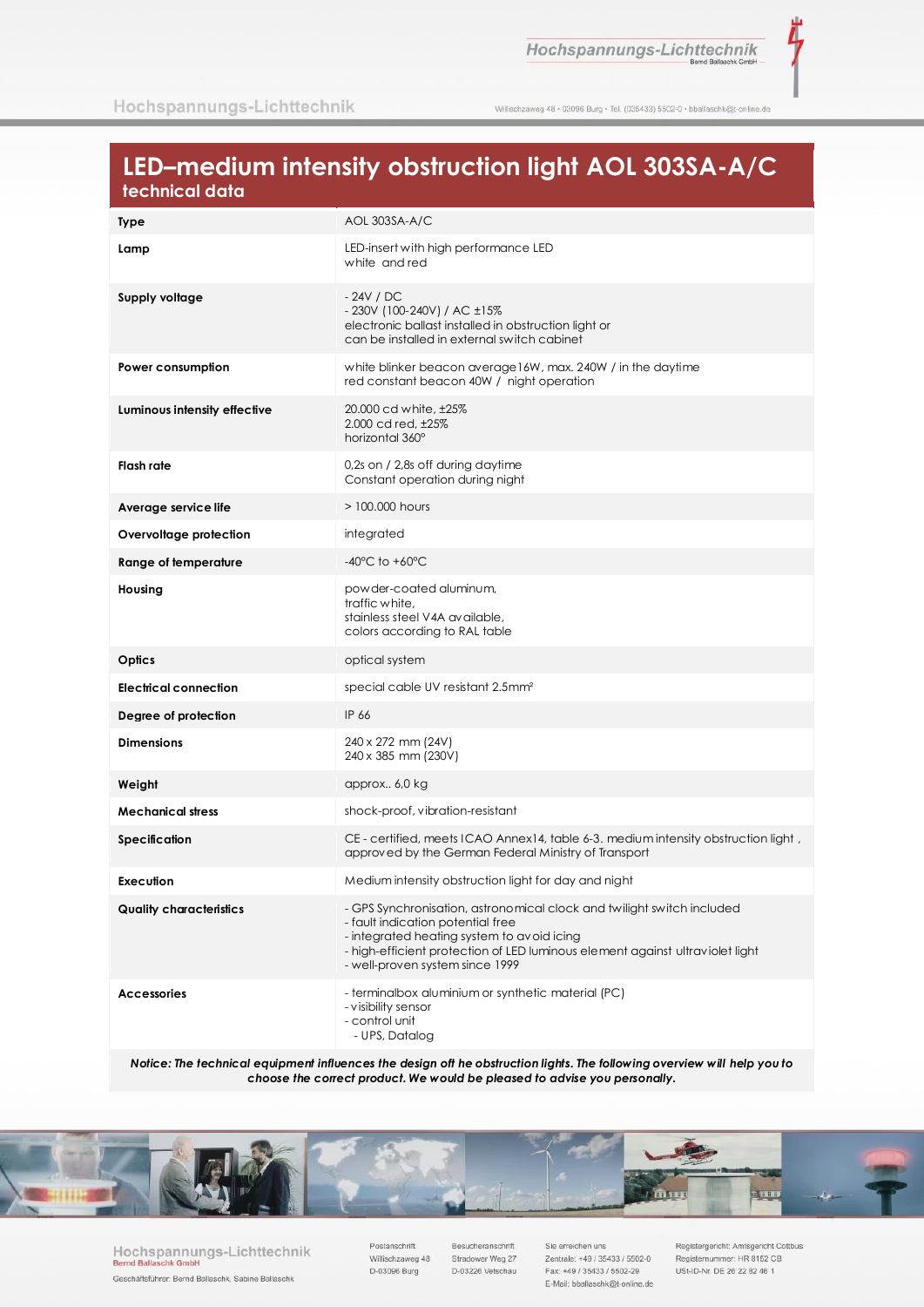

Willischzaweg 48 · 03096 Burg · Tel. (035433) 5502-0 · bballaschk@t-online.de

## execution AOL 303SA-A/C 24V DC





Hochspannungs-Lichttechnik **Bernd Balla**  $chk$   $G$ Geschäftsführer: Bernd Ballaschk, Sabine Ballaschk

Postanschrift Willischzaweg 48 D-03096 Burg

Besucheranschrift Stradower Weg 27 D-03226 Vetschau

Sie erreichen uns Zentrale: +49 / 35433 / 5502-0 Fax: +49 / 35433 / 5502-29 E-Mail: bballaschk@t-online.de

Registergericht: Amtsgericht Cottbus Registernummer: HR 8152 CB<br>USt-ID-Nr. DE 26 22 82 46 1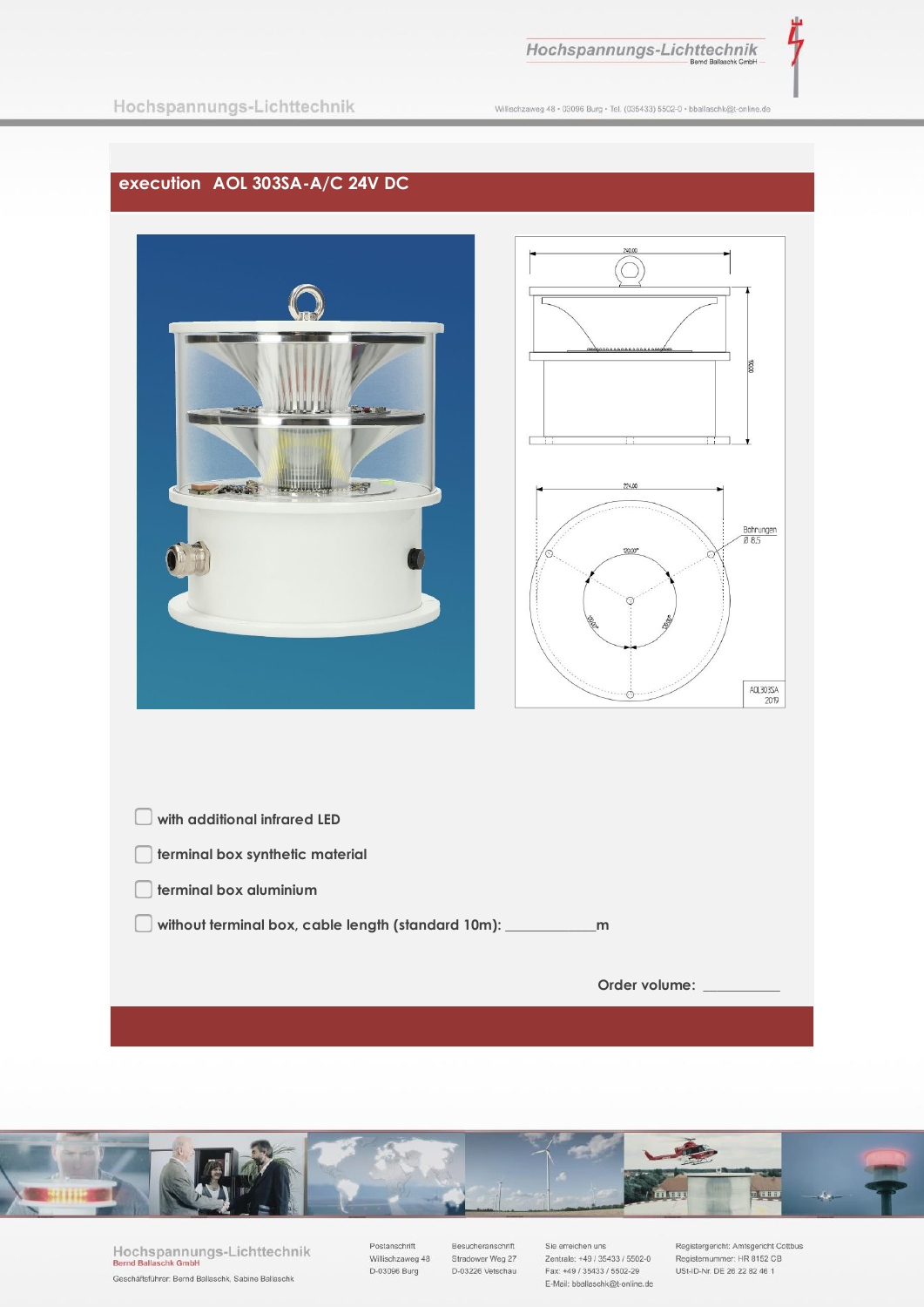





Hochspannungs-Lichttechnik **Bernd Balla** chk Gmbl Geschäftsführer: Bernd Ballaschk, Sabine Ballaschk

Postanschrift Willischzaweg 48 D-03096 Burg

Besucheranschrift Stradower Weg 27 D-03226 Vetschau

Sie erreichen uns Zentrale: +49 / 35433 / 5502-0 Fax: +49 / 35433 / 5502-29 E-Mail: bballaschk@t-online.de Registergericht: Amtsgericht Cottbus Registernummer: HR 8152 CB USt-ID-Nr. DE 26 22 82 46 1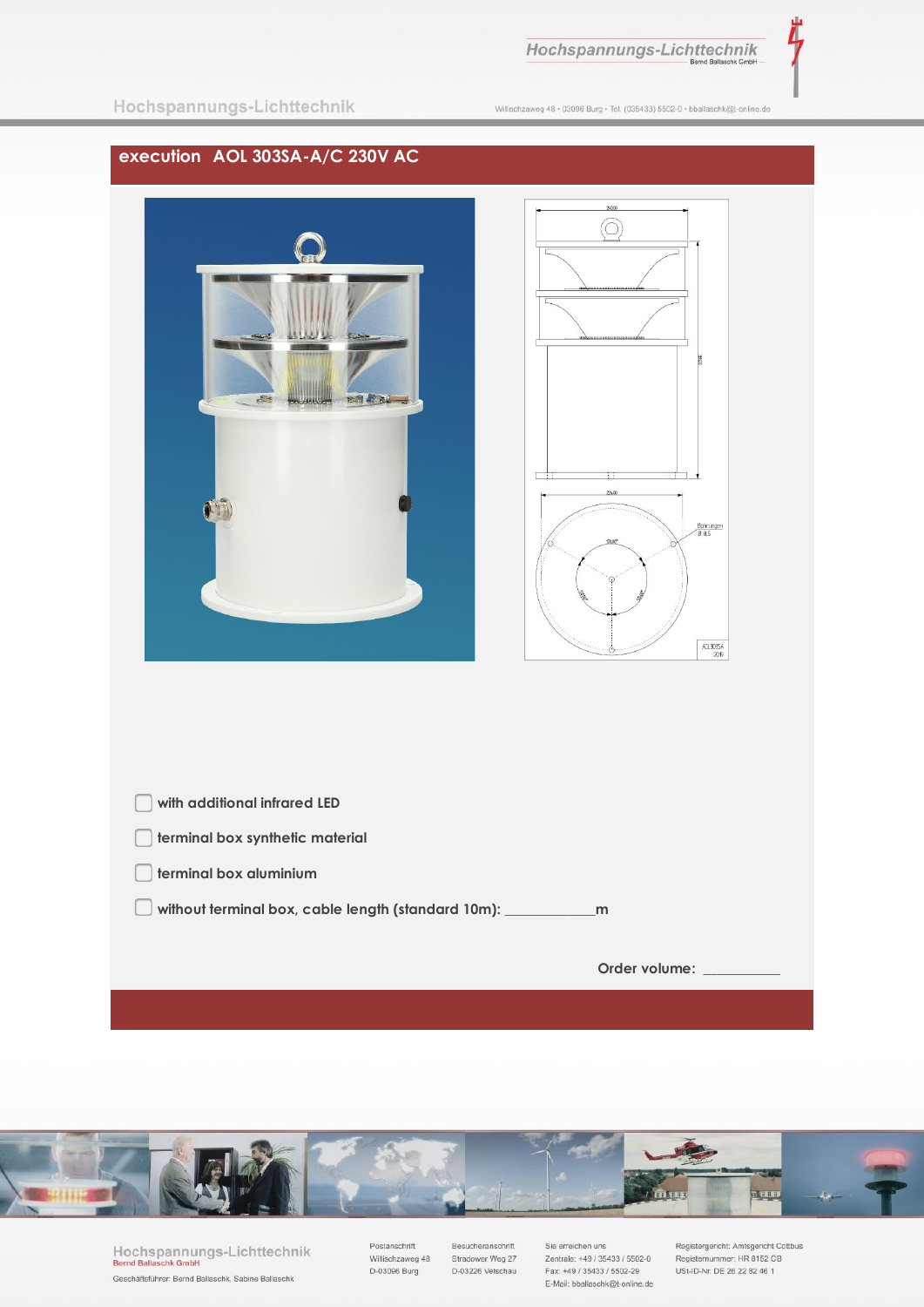#### Hochspannungs-Lichttechnik

Willischzaweg 48 · 03096 Burg · Tel. (035433) 5502-0 · bballaschk@t-online.de

Certified translation from German, page 1 of 1

FEDERAL WATERWAY AND SHIPPING OFFICE **WSV Department for Traffic Engineering** 



#### Certificate

in accordance with no. 28 of the general administrative order concerning the identification of aviation obstacles (AVV identification) to be presented to the responsible licensing authority in accordance with the Air Traffic Act

| ype of light | White blinking obstacle day light |
|--------------|-----------------------------------|
|              | Medium intensity type A           |

Manufacturer

T

Hochspannungs-Lichttechnik Bernd Ballaschk GmbH **Stradower Weg 27** D-03096 Vetschau

Type reference **AOL 303SA-A** 

Based on technical checks carried out by the Department for Traffic Engineering of the Federal Waterway and Shipping Office on 6<sup>th</sup> March 2019, it is herewith confirmed that the presented product sample of the above-described light type is in line with the technical light requirements as per the AVV identification specifications dated 26<sup>th</sup> August 2015 (BAnz AT 1st September 2015 B4, dated 1st September 2015) and the standards and recommendations of annex 14, volume I, tables 6.1 and 6.3, edition 6, July 2013 of the Chicago Treaty. The results of the technical light check have been documented as part of inspection report LS211 dated 10<sup>th</sup> April 2019.

The type of light may, subject to changes to the stated requirements, and whilst adhering to possible stipulations based on the inspection report, be utilised for the purpose of identifying aviation obstacles.

Coblenz, 15<sup>th</sup> April 2019

[Circular stamp with insignia: **WSV Department for Traffic** Engineering AT WSA Coblenz  $1]$ 

[Signature] (Polschinski)

I, Robert Avery Grey, sworn German-English translator by the Frankfurt Regional Court, hereby certify that the above translation from the original document is accurate and complete. AVERI

Frankfurt am Main, Germany, 27<sup>th</sup> June 2019



Hochspannungs-Lichttechnik Geschäftsführer: Bernd Ballaschk, Sabine Ballaschk

Postanschrift Willischzaweg 48 D-03096 Burg

Besucheranschrift Stradower Weg 27 D-03226 Vetschau

Sie erreichen uns Zentrale: +49 / 35433 / 5502-0 Fax: +49 / 35433 / 5502-29 E-Mail: bballaschk@t-online.de

Registergericht: Amtsgericht Cottbus Registernummer: HR 8152 CB USt-ID-Nr. DF 26 22 82 46 1

furt an